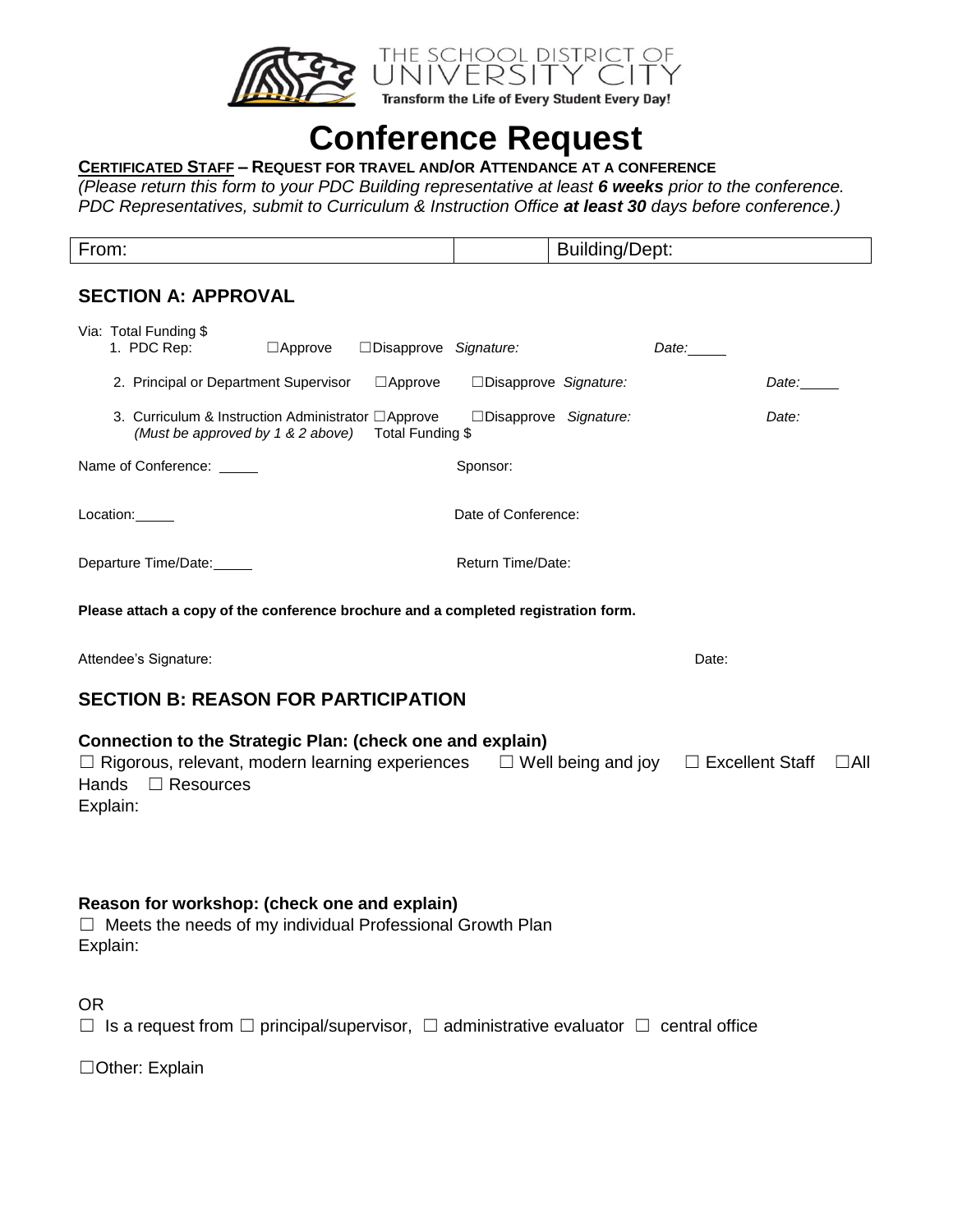# **SECTION C: TRANSFER TO PRACTICE**

Conference Report and proof of participation (agenda or handouts) must be submitted to PDC rep within 30 days of the workshop/event **Plan for sharing learning: (check one and explain)**  ☐Building Level (choose one): ☐Dept. ☐Faculty ☐Grade Level ☐C&I Date: ☐ District Level and Date: □Special Interest Group: Date: ☐Board of Education Presentation (must submit agenda item to C&I) Date: ☐Other: Date:

**Plan for implementing learning: (answer both questions) Describe your plans for implementing your learning and measuring its impact of student achievement:**

**What measurement tool will you use to know if your implementation is working?:** 

## **SECTION D: FUNDING**

| Please estimate the total cost of the trip. (See guidelines on the last page.) |  |
|--------------------------------------------------------------------------------|--|
|                                                                                |  |

| Transportation (        |  |  | miles @ .58¢ or other mode of transport) (Only trips 50+ miles outside St. Louis | area) |
|-------------------------|--|--|----------------------------------------------------------------------------------|-------|
| *Including luggage fees |  |  |                                                                                  |       |

\$Lodging (**Only for trips 100+ miles outside St. Louis area)**

|  | Per dav allowance ( |  | days @\$75 max.) ALL ORIGINAL RECEIPTS REQUIRED (Outside St. Louis area only) |
|--|---------------------|--|-------------------------------------------------------------------------------|
|--|---------------------|--|-------------------------------------------------------------------------------|

\$Member registration fee. Registration deadline date : □ I want the District to prepay, and I have attached the completed registration form. ☐ I will prepay **UPON APPROVAL** and will request reimbursement.

\$\_\_\_\_\_\_\_ Substitute needed (\_\_\_\_\_\_ days @ \$102.27)

\$\_\_\_\_\_\_ Amount requested to be paid by the District **Note: Reimbursement will not exceed Total Funding approved.** 

Charge conference to: **Funding Approved** 

Please check and complete if appropriate:

☐ I will ☐ I will not be getting travel expenses from the sponsoring organization.

□ I request an advance of \$<br>
(See reverse for guidelines.)

Registration fee payable to:

Route to:  $\mathbb{R}$  Route to:

☐PDC Representative

☐ Building Principal/Supervisor

□ Curriculum & Instruction

□ Finance